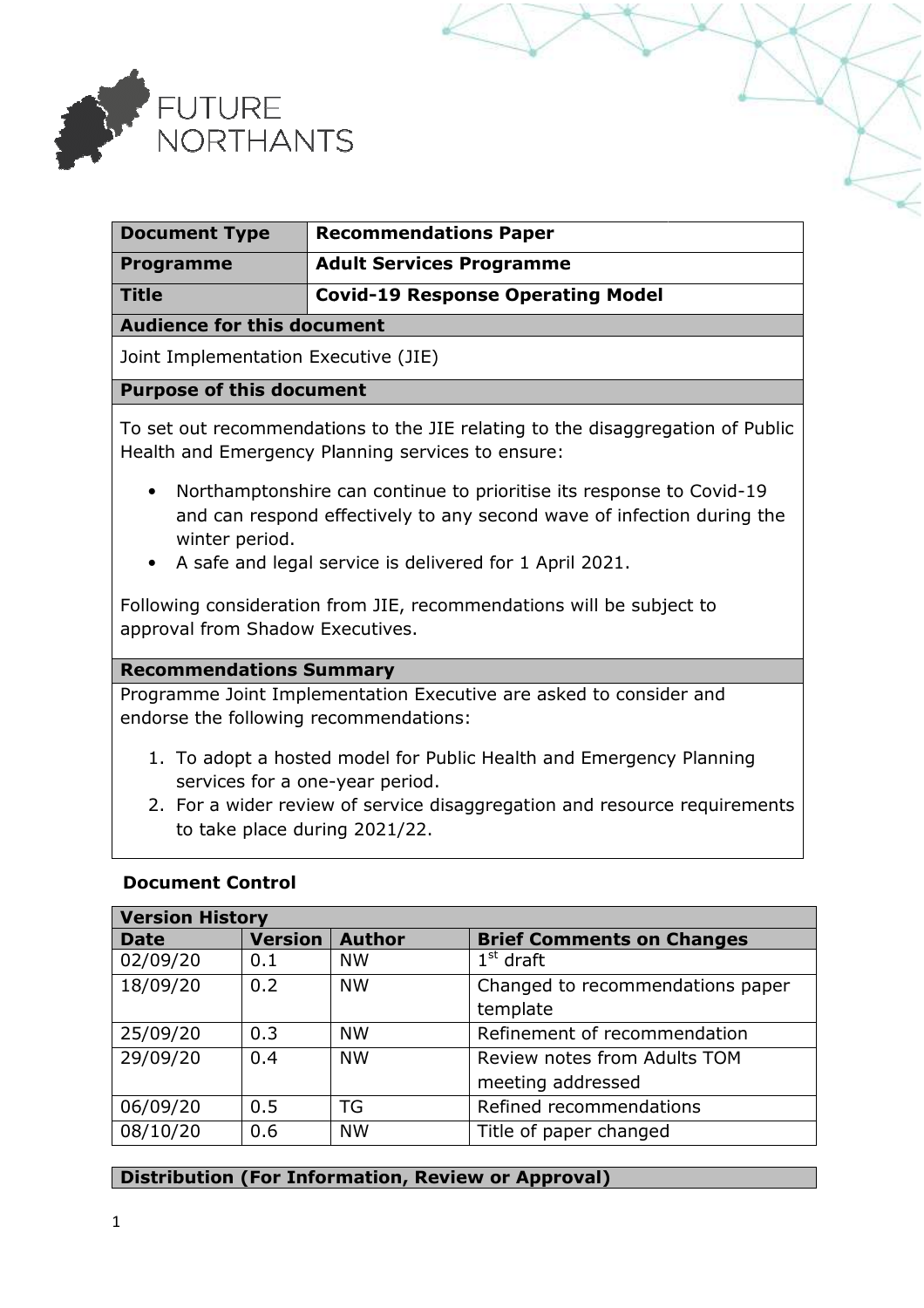

| <b>Name</b>                    | $Resp^{(1)}$ |
|--------------------------------|--------------|
| Lucy Wightman                  | A            |
| Theresa Grant                  | A            |
| Anna Earnshaw                  | A            |
| Kerry Purnell                  | R            |
| Martyn Cockram                 | R            |
| David Oliver (Critical Friend) | R            |
| Margaret Eni-Olotu             | I            |
| Mary Hall                      |              |
| Rida Elkheir                   |              |
| Rhosyn Harris                  |              |
| Matthew Hoy                    |              |

(1)Responsibility: I=Information, R=Review, A=Approval

| $(1)$ Responsibility: I=Information, R=Review, A=Approval                         |                      |  |
|-----------------------------------------------------------------------------------|----------------------|--|
| <b>Document Approval</b>                                                          |                      |  |
| <b>Date</b>                                                                       | <b>Who</b>           |  |
| 29/09/20                                                                          | Lucy Wightman        |  |
| 06/10/20                                                                          | <b>Theresa Grant</b> |  |
| 29/09/20                                                                          | Anna Earnshaw        |  |
|                                                                                   |                      |  |
| 1. Background                                                                     |                      |  |
| Current plans for the Public Health service are for one Director of Public Health |                      |  |

# **1. Background**

Current plans for the Public Health service are for one Director of Public Health Current plans for the Public Health service are for one Director of Public Healt<br>(DPH) to have responsibility over the statutory duties and functions of Public Health, as outlined in the Health and Social Care Act 2012, across both North and West Northamptonshire.

Assistant Directors of Public Health (ADs), will deputise on behalf of the DPH within each local authority, to ensure effective delivery of health improvement, healthcare public health and health protection. They will lead the disaggregated teams within the new local authorities, overseen by the DPH. ise on behalf of th<br>ery of health impre<br>will lead the two

Responding to the Covid-19 pandemic remains our priority. It is recognised that the response to Covid-19 is a partnership effort involving all services within the Council. Public Health and Emergency Planning play an integral role in managing the pandemic response system-wide. . It is recognised<br>ring all services<br>play an integral role<br>e creates significant

Progressing with disaggregation activity at the current time creates significant risk of fracturing the Covid-19 response and a reconsideration of operating model options is recommended.